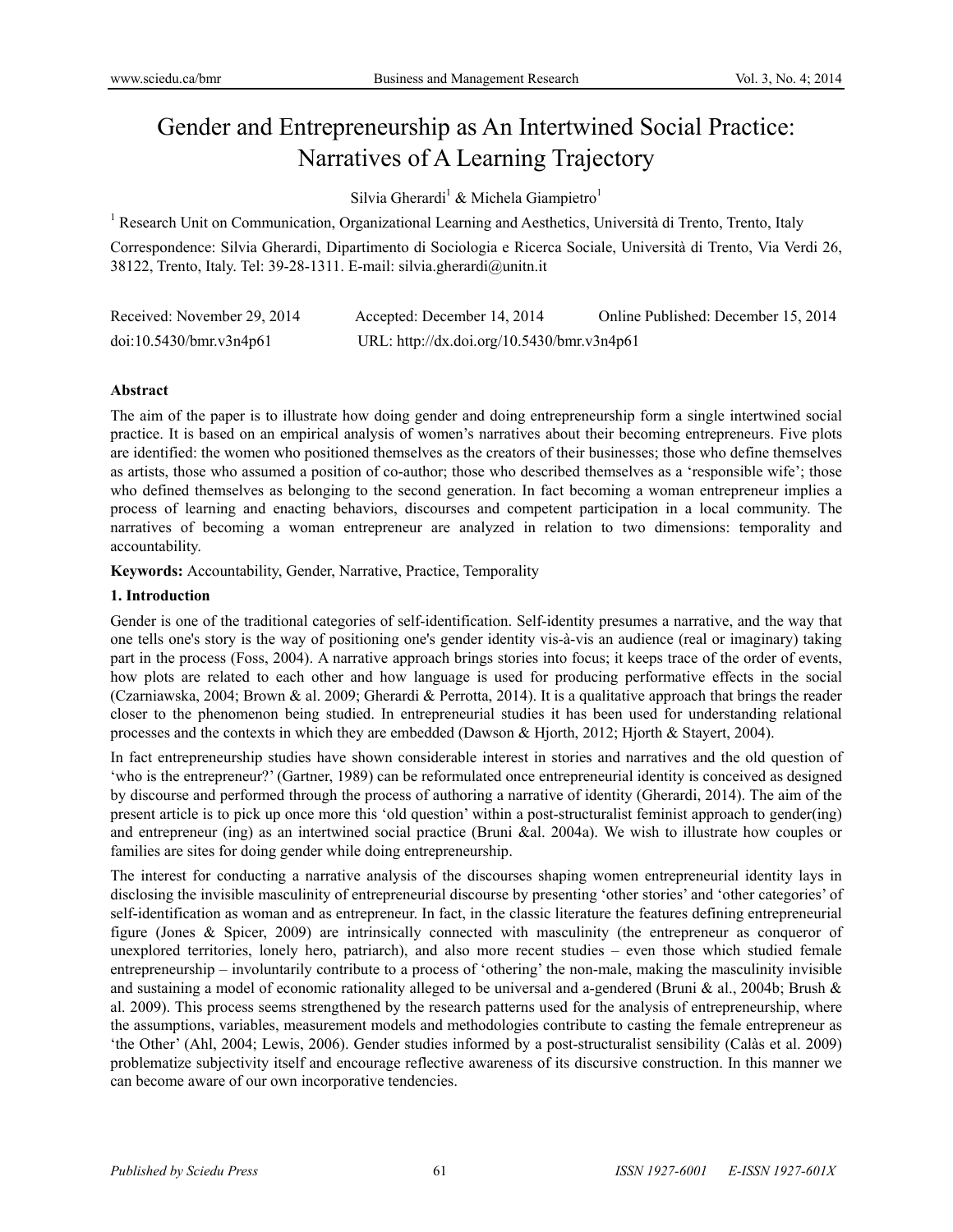## *1.1 Women entrepreneurial identity as becoming*

When identity is no longer conceived as an "essence", but rather as a narrative, it can be viewed as a text (Alh  $\&$ Marlow, 2012) that aims to achieve an impression of individuality through a process of textual co-operation (Essers, 2009) with its reader. The telling of one's own story, particularly at points when an identity is challenged from the outside, becomes an important contribution to the process of identity construction. The telling of one's own story has a recursive nature and a self-communicative character as an ongoing process of articulating sameness and difference, permanence and change. It is an inherently creative process by which a situated narrative of identity is constructed. By making distinctions, setting boundaries and highlighting certain aspects of experience while silencing others, this discourse of identity can be conceived as a liminal activity because it provides a temporal structuring, a discursive space, a plot within which individual meanings are accommodated among a range of possibilities suggested by the discourse itself. Past and present conversations are fused, pre-existing narrative constructs ongoing narrative and a discourse of entrepreneurial identity is a historically situated set of thoughts, expressions and practices (de Bruin & al. 2006; Tedmanson & al. 2012). A discourse of identity is a prevailing way of thinking about and acting within the world. This discourse is individualized through the narration of one's own story, and it performs accountability for what has been done and said.

Becoming a woman entrepreneur – implies a process of learning (Cope, 2005) and enacting behaviors, discourses and competent participation in a local community. It implies connecting with competence in historical and situated narratives of the community, developing a life project, and a positioning of one's self and competences. Because the process of becoming a woman entrepreneur is a continuous process throughout working life, the tensions and contradictions that characterize its accomplishment are discussed in relation to two issues: temporality and accountability. Temporality will allow us to pay attention to how past, present and future are constructed in a narrative, assuming that the narrating self accounts for stability by putting in place arbitrary time/space boundaries on the flow of experience. Accountability will direct our attention to the discursive process that makes the narrating self accountable for the choices and the motives of entrepreneuring.

### **2. Research Design**

The study was focused on the narratives of 70 women, small business entrepreneurs, about their 'learning trajectory' in becoming an entrepreneur. The sample can be regarded as representative of the North Italian system of small artisan firms and also as culturally homogeneous. Although all sectors of the crafts industry were considered, the female-owned enterprises studied mainly operated in the services sector and, in decreasing order, in manufacturing and artistic crafts. The majority of the women business-owners ran firms classified in the category 'sundry services' or 'beauty care', while in sectors like wood processing, building installations, and construction the majority were partners, thus replicating the traditional gender distinction in professional choices. The firms had a small average number of employees; more than half of them had fewer than five.

Analysis of more personal data showed that the majority of the female entrepreneurs interviewed were married, twelve of them were single, and some of them cohabited, or were separated or divorced. Many of the interviewees had at least one child, and given the age of the latter, one may presume that the majority of the interviewees were no longer engaged in the first phase of bringing up their children.

The geographical area in which the research was conducted is a mountain area, with no nearby metropolitan conglomerate, and with a rather traditional culture in terms of gender relations. The dominant discourses in the local entrepreneurial culture are constructed around the idea of the family business, the women as 'helpmates' in it and the place of work as secondary to the family, and therefore in interpreting the narrative interviews, we paid attention to how gender was mobilised in the discursive construction of entrepreneuring.

## *2.1 Data collection and analysis*

All the interviews were conducted in the artisans' workplaces, which were visited and whose production processes were discussed with the respondents. Used to elicit the narrative of their learning process (Holcomb et al. 2009; Karatas-Özkan, 2011) was an open protocol which invited the interviewees to recount how they had learned their crafts, what they considered their most important skills to be, how the idea had come to them to make a product, and if they remembered significant episodes in their learning processes. Their willingness and interest in taking part in a participative research process were critical for collecting interviews where 'reflection', and not 'information', was a common and explicit goal. All the interviews, which lasted between 90 and 180 minutes, were audio-taped and professionally transcribed.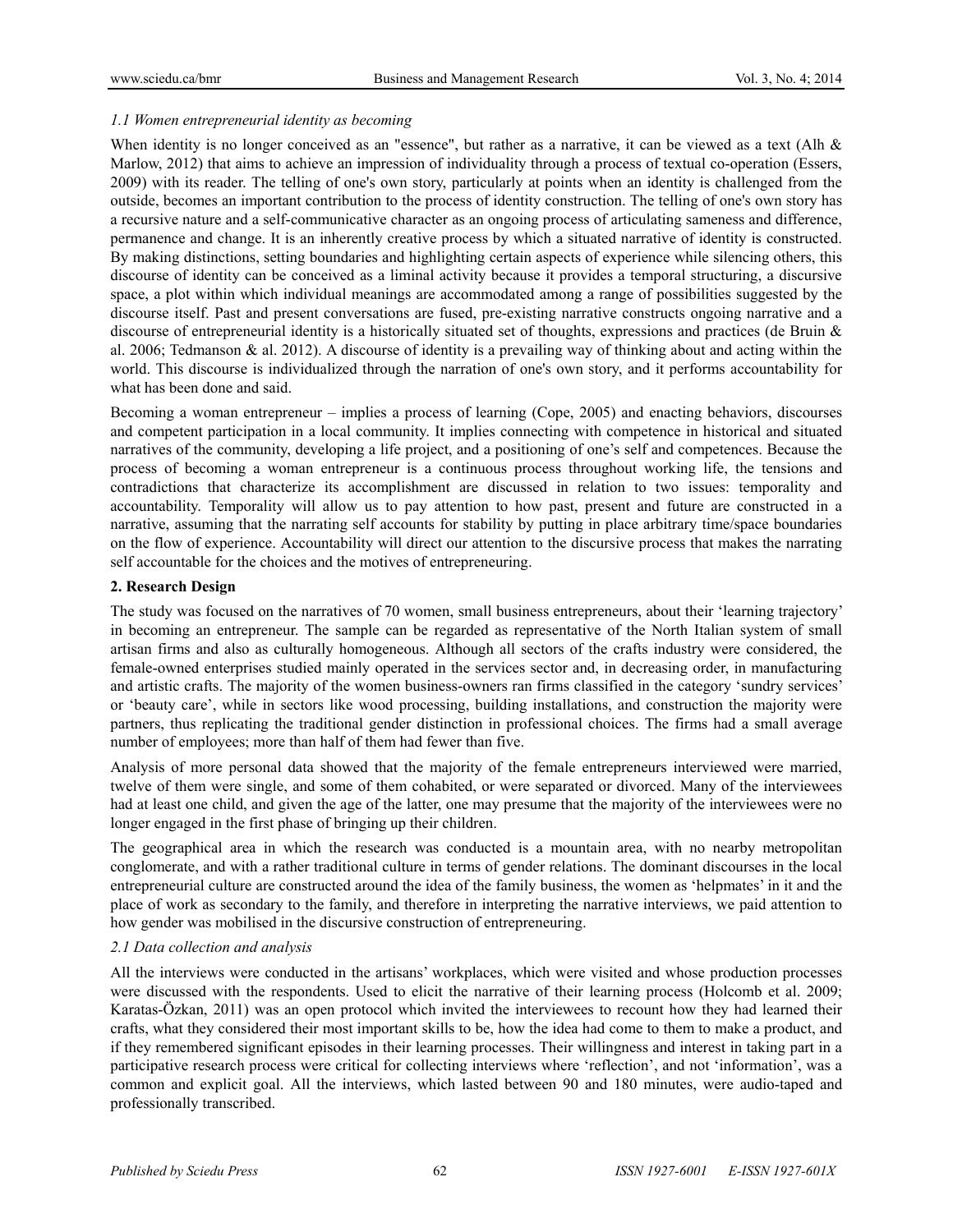While we conducted the interviewees we roughly analyzed them and wrote memos in order to coordinate and share a common view of the research process among the persons engaged in the field work.

This approach drew on the social constructionist assumption that language is creative in giving form to reality and on a reflexive assumption that narratives are co-created within narrative discourse with others. The researchers were in a sense co-authors of the narratives because they shared with their interviewees (co-researchers) a single discursive space as a way to connect and create meaning at the moment of storytelling. Nevertheless while we were collecting narratives we were also analyzing them as text, through the use of the Atlas.ti software program, which enabled us to identify the common emergent themes systematically. To interpret the interviews, the focus was on how language filters experienced realities and how these realities have commonalities within the social world of entrepreneuring.

The sections which follow will therefore be organized by describing five plots, which will be presented with the aid of brief interview excerpts. (Note 1) We identified five 'narrators' of the stories: the women who positioned themselves as the creators of their businesses; those who define themselves as artists, those who assumed a position of co-author; those who described themselves as a 'responsible wife'; those who defined themselves as belonging to the second generation.

In what follows we shall isolate the core themes organizing the narratives, and we shall provide a summary description of the discursive resources that articulate them (Table 1).

| Narratives:                                                                                   | The<br>firm-creators<br>$(N=30)$                                       | The artists<br>$(N=2)$                                                                                                      | The co-authoresses<br>$(N=10)$                                                    | The responsiblewives<br>$(N=13)$                      | The second generation<br>$(N=15)$                                                                                                                          |
|-----------------------------------------------------------------------------------------------|------------------------------------------------------------------------|-----------------------------------------------------------------------------------------------------------------------------|-----------------------------------------------------------------------------------|-------------------------------------------------------|------------------------------------------------------------------------------------------------------------------------------------------------------------|
| Dimensions $\mathcal V$                                                                       |                                                                        |                                                                                                                             |                                                                                   |                                                       |                                                                                                                                                            |
| <i>Narrative</i><br>temporality                                                               | Evolutive<br>discourse                                                 | Evolutive discourse                                                                                                         | Evolutive and<br>opportunity-driven<br>discourse                                  | Opportunity-drivendiscourse                           | Evolutive and<br>opportunity-driven<br>discourse                                                                                                           |
| <i>Discursive</i><br>resources<br>used for<br>performing<br>accountability<br>for firm set-up | All<br>types                                                           | $\blacksquare$ Desire to<br>concretize a passion<br>and to express<br>creativity;<br>• General need for<br>self-affirmation | • Self-employment<br>• Need for income;<br>• General need for<br>self-affirmation | $\blacksquare$ Job loss;<br>• Conjugal responsibility | • Familyresponsibility;<br>• Flexibility in time<br>management;<br>• General need for<br>self-affirmation<br>• Desire to give vent to<br>one's creativity. |
| Perception of<br>work/family<br>reconciliation                                                | Very<br>difficult<br>Family goes<br>to work                            | Notstated                                                                                                                   | Verydifficult                                                                     | Difficult to manage. Work<br>goes to home             | Difficult to manage<br>with family synergies                                                                                                               |
|                                                                                               | Development                                                            |                                                                                                                             |                                                                                   |                                                       | Develop the firm                                                                                                                                           |
| Types of<br>future plans                                                                      | of the career<br>through staff<br>autonomy<br>Free time<br>and care of | Developone'scareer                                                                                                          | Free time and<br>family care                                                      | Free time<br>Develop own business<br>project          | Free time and care of<br>the family                                                                                                                        |
|                                                                                               | the family                                                             |                                                                                                                             |                                                                                   |                                                       | Developown business<br>project                                                                                                                             |

Table 1. A comparison among different narratives on becoming a woman entrepreneur

In presenting the themes distinguishing each story, we shall organize them according to the three periods most characteristic of the individual learning trajectory: 1) the past, and the reasons for the start-up of the firm, 2) the present and the accounts of development and possible moments of change; 3) prospects for the future. Our aim is to illustrate how within a narrative of a life project there is no separation between how gender is done in family relationships, and how entrepreneuring is a project that does not distinguish between family and business.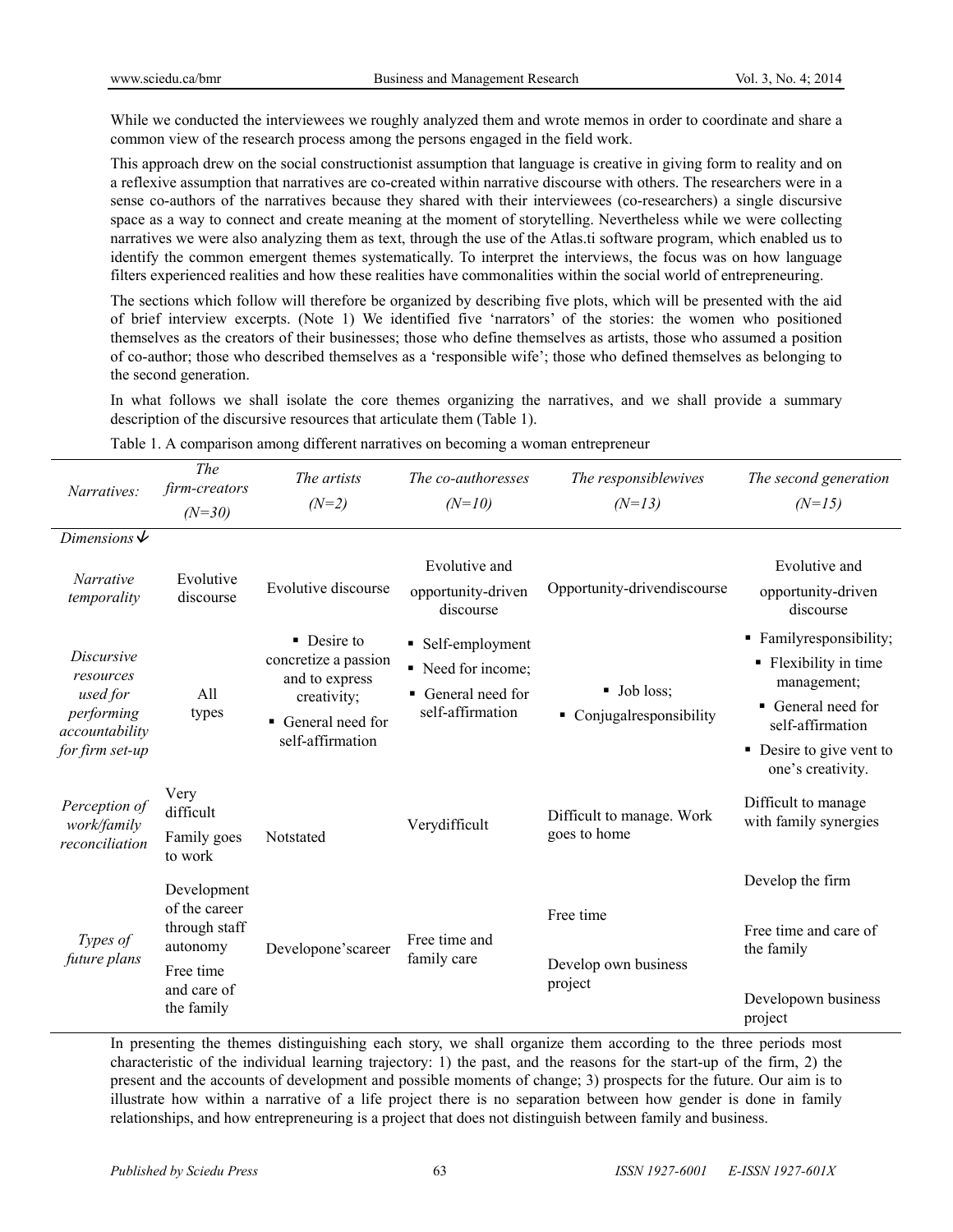#### **3. A Narrative of Business Creation**

Ever since childhood, the business creators had cultivated a particular passion: either they had attended vocational school and then gained work experience as an employee or apprentice or  $-$  if it was economically possible and the occasion presented itself – they immediately started their own businesses. This is the plot of their narrative.

The reasons cited for the decision to start up a business were a strong passion for that activity, but also a desire for economic independence, conditioned by provenance from a poorly-off family; or opportunities such as inheritance of the business's premises from the previous owner or economic support from parents:

'It was half crazy, but because I like making costumes, I gave it a go. Of course, you must have basic cutting skills, and if I have to make clothes, I know how to do it. I have a lot of creativity and I threw myself into it'... (D40 textiles-attire)

'I had no intention to carry on studying for a very strong reason. I had lost my dad when I was twelve, and my family was poor: I saw how my mother suffered to support the family. There were five of us children, so I saw my goal as work. My aim was to work so that I had enough to look after myself, because I saw my mother in great difficulties'. (D1 hairdressing).

'This lady [the owner of the business where she worked] gave me a chance really to learn how to do the work, then after three years she retired and left me the salon. I didn't have money, zero, because I was from a poor family. We were poor... in the sense that dad was a builder, there were four of us children, my grandmother lived with us, and my mother didn't work. So I could never have considered opening a salon on my own'. (D7 hairdressing)

When the narrative focused on learning the skills necessary for enterpreneuring, the emotional tone of the story changed and the self-centring gave way to a chorality focused on relationships with others. The stories told by the female firm-creators were therefore linked by events which had marked their learning progress with either bad or good relations with their employees:

'It's not easy to get on well with an assistant. Because in a place like this, if you don't get on well… a client coming in notices if there's a bad atmosphere. There must be respect, and respect is formed with time. You must grow together because if you get on well with that person, then there's shared growth because there's continuous exchange between the two people'. (D10 beauty care)

'There's something that I've always found rather difficult and which I've realized over the years. I mean, when I've had assistants that I haven't liked.  $($ ...) perhaps because I took the first one who came along, and realized only afterwards that it wasn't the person I wanted, it's not that you can send them away'. (D43 building installations)

The erroneous selection of an employee, in fact, could lead to closure of a business because it upset the delicate balance at the basis of a self-owned firm managed by only one person. Consequently, the suitable training of staff was described as essential to foster the development of a network within the business that enabled the owner to manage her presence between work and family more flexibly:

'It's true that if you have children to look after, you need time. And when you work alone, you don't have any time. I sometimes start working at eight in the morning and finish at eight in the evening. That's why trust is important… it's very important for there to be people around who can back you up... With the second child I never closed the salon'. (D10 beauty care).

Effective work/family reconciliation is not made possible by strategies deployed in the workplace alone; it also requires good synergy with the partner and/or the family. Some stories showed awareness of how gender relationships extend from the family to the business. They reported moments of great difficulty – due to the lack of support and understanding from the partner – which at times caused a closedown of the business or a breakdown in the relationship with the partner:

'You ask if my husband helped me? The answer is: not much, in the sense that he obstructed me. First he made me set up the laboratory in the basement so that I could stay at home. But you can't live just on laboratory work; you have to go to the building site if you want to earn more. I was always away at the building site, and he told me: 'Make them pay you more, you're always out, when I get home you're never here'. Sometimes when I went to \* \* \* [place] he said: 'But your son is still little'. (D30 restoration)

'It's a real hassle [the relationship with her husband]. On the one hand [he's] fascinated with my passion, on the other he's completely jealous of it. We're separated, and our problems started when I began to put my soul into the salon. He felt neglected. I don't know whether or not this situation is weird, but I've probably got more satisfaction from my work. I don't know how to put it. I mean, I've grown as a person here, I've lived, I've travelled, it's given me so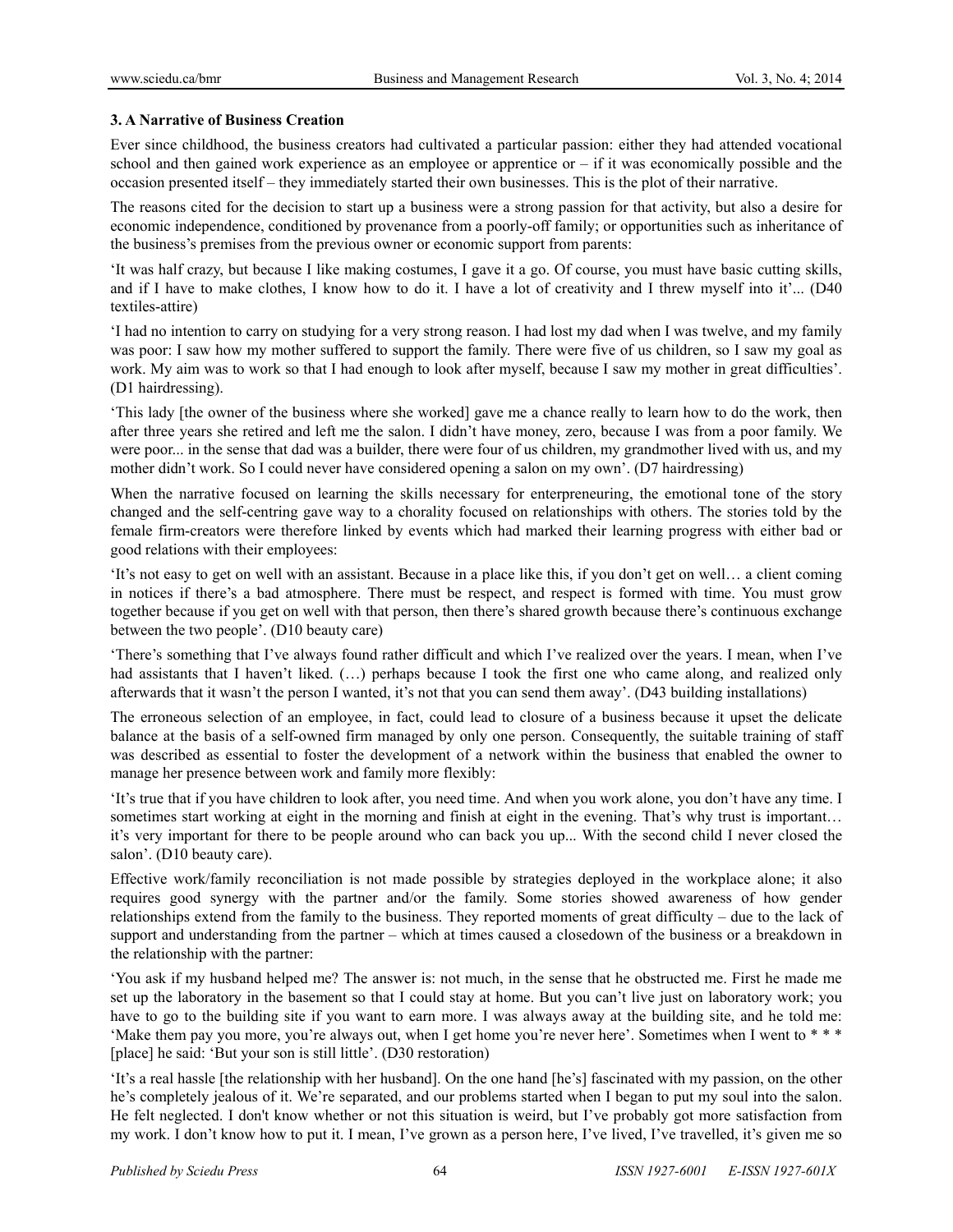much. It's given me much more than he has done. Because he sometimes can't accept all my movements…. at first he was a help, he was a great boost for me, because I was afraid of not making it. But later he almost seemed a hindrance. So I had to decide what I wanted'. (D10 beauty care)

In the stories of the female business-creators, the future mainly meant being able to focus on the 'core' of their businesses, perhaps the creative part or customer care, or at any rate what had proved to be their strength over the years:

'When you're twenty years old you can let yourself do ten hours a day, so that you grow professionally. You want to learn more and it's right that there should be turn-taking. My business idea is to coordinate everyone, each with their own role. An arrangement so that one worker substitutes for another, and so on. In this way they can also replace me, and I can focus more on gaining external knowledge, which I then obviously bring into firm'. (D10 beauty care)

'And then, when [the employees] are well settled, I'd really like to hand my salon over to them, if it's possible. Because later I don't know how things will go, because this work is difficult to quit all of a sudden. At least I'll deal with my clients, coming in for half the day. I'd like to lend a hand at trade fairs. I'd like to take care of the clientele and attend to what I like'. (D7 hairdressing)

When the interviewees described the start-up of their businesses, the desire for autonomy concerned themselves alone: that is, getting into the market and acquiring reliable professional skills. Subsequently, during the period of business consolidation, an identity as entrepreneur starts to appear and the narratives become more collective and less self-centred. Finally the time horizon of the future is full of projects where personal life and business are intertwined.

In the next narrative we shall find similarities concerning the creation of a firm, and an even stronger wish for affirming an entrepreneurial identity as art-entrepreneur.

### **4. A Narrative of Art and its Patron**

*Artists and their patrons* is a narrative of creativity linked to artistic products and though it was narrated only by two interviewees, the particular nature of this learning trajectory is interesting.

These entrepreneurs had a specific education in arts and then acquired work experience before setting up their businesses. They were substantially artist-entrepreneurs who had always cultivated a passion for developing their talent and slowly transformed their passion into a living and a business. A fundamental role in the start-up of their activities was performed by a figure that we shall call the 'patron'.

Just like patrons – persons who support writers and artists – so their partners or teachers had helped these female artist entrepreneurs either financially by investing in a business and making equipment available, or by fostering their talents, or by creating opportunities so that they could express their passions in concrete:

'My husband was certainly a great help to me, because just after I had finished the course in \* \* \* [type of course], we went and bought my first kiln. I remember it was a Saturday, and he came with me to \* \* \* [place], where they sell kilns, paints, moulds – the paradise of ceramics. And he bought me everything I needed to do this thing and carry on. This was an incredible help to me. Then when I began to make things, I saw that he was passionate about them as well, so it was a fine match. My husband gave me a great deal of help and the business slowly grew… But he was the entrepreneur; it was he who started up the business'. (D9 artistic crafts)

The pathway of the artists, therefore, was entirely centred on their work and on the development of products through their creativity. These interviewees rarely mentioned their families or, therefore, work/family conciliation problems, given the all-consuming nature of their art.

Initially, however, the market inevitably prevented them from solely indulging their taste and pleasure. Instead, they had to learn about how to keep their businesses going:

'Here I 'm talking about the firm, which must earn money because there are obviously taxes, due dates, and bills. You don't live by reputation alone, so I have to consider this aspect as well. Previously, I took on everything so that I could carry on with the work. But now, no. I must start selecting. Because now I'm beginning to have a certain name, they know me, they're starting to see my things, because my work is highly aesthetic, it's very visible – in short, it's being seen'. (D21 artistic crafts)

'The creations, the thoughts come to me in the morning when I'm still half dreaming, and I say 'Today I can make this beautiful thing'. Because the most beautiful things come to you in the early morning. And not being able to do them is depressing, because then you're caught up with everyday chores. So I'd like to do art more than craft, but in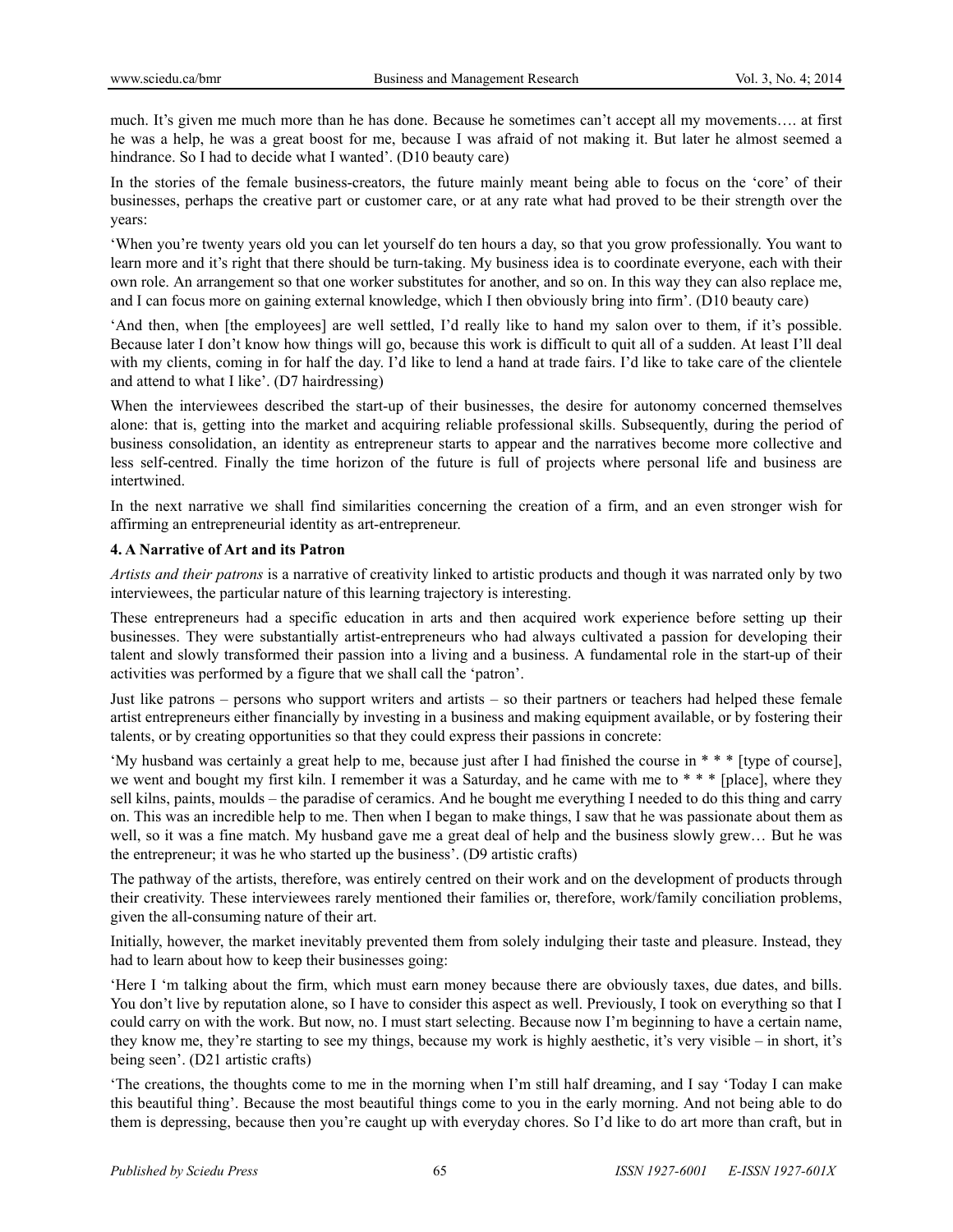the end I do craft. I've only done art at moments when I've been particularly involved and I've had to say: 'Leave me in peace for a while because there's something I have to do'. (D9 artistic crafts)

However, the essence of their work for these artists – one a ceramist, the other a jewellery designer – was art. On thinking about the future, their greatest desire was to be able to select products. They thus also envisaged greater personal and professional satisfaction as aspects that they should be able to develop in synergy:

'My goal is to be in the most important galleries of the world. I'm in one already because there's a piece of mine in a gallery in  $**$  \* [place], which has been a great satisfaction for me. It's one of my few single pieces'. (D21 artistic crafts):

'Well, I'd like to do more art than craft. To do more art you must abandon craft and you must devote yourself only to art. I also like working but my dream is *art*. To do art you must get up in the morning and think only about that, and do only that. Because you must think, study, observe. Your thoughts mustn't be frivolous but profound. It must be something that at times comes instinctively, but also at times is the fruit of deep knowledge'. (D9 artistic crafts).

### **5. A Narrative of Togetherness**

A third narrative of the entrepreneurial identity is characterized by the replacement of the first person singular (the narrating I) with a 'we' denoting the wife and the husband. For this reasons these women entrepreneurs are termed 'co-authoresses'. Usually the husband was responsible for production, while the wife managed the administrative and accounting side, and also the relationship with customers and employees. A typical narrative is the following:

'We've done everything on our own, because my parents didn't have any money, and neither did his. All by ourselves. I sometimes say to him: 'We've been together for sixteen years, but what a lot of things we've done together'. (D24 construction)

The ten female entrepreneurs decided to create a firm with their partners without necessarily having had previous training in, or experience of, the tasks that they would perform in the firm. Their choices had therefore been largely *opportunity-driven*, given the mismatch between education and training, on the one hand, and the activity chosen for their businesses on the other. The start-up of the firm is described as a response to a series of contingent factors, like the husband's previous experience of work in the sector as an employee and his desire to set up his own business. Those interviewees who had instead begun businesses based on abilities acquired previously recognized the importance of work experiences that had enabled them to develop the suitable skills:

'We started our business in the wood processing industry. I first worked for an accountancy firm as a bookkeeper, and therefore did everything to do with administration. And then I got married, and I decided to join the firm of my husband's father. I worked there for ten years as an employee, but I helped in the office, with production, with just about everything that had to be done… So I started with concrete knowledge about the wood processing industry, and I also exploited my accounting experience at administrative level…. I did everything in production from shearing, to loading the lorries, the assembly of pallets, everything that had to be done. When the machine operators were absent, I stood in for them'. (D15 wood processing)

These narratives of co-entrepreneuring described strong investment in the growth of the firm, recounting its phases of development. As decisive factors they stressed association with other firms and productivity plans:

'To stay in the market we had to expand and draw up a plan with production objectives if we wanted to be able to buy an industrial shed. Our accountant helped us, and we went to the bank with that [plan] and they didn't see any problems'. (D2 building installations)

'We've invested a lot in the firm. We have two other firms. I'm sole administrator of one of them and a partner in the other, like I am in this one. Now we're starting another in \* \* \* [place] to cover the German market, and we want to enter the Slovenian market, and there I'm going to be a partner as well'. (D15 wood processing)

The co-authoresses therefore performed a narrating self characterized by close synergy with the partner. They decided jointly what projects to develop, and they relied on each other's abilities. Consequently, both of them felt that their roles in the firm were recognized. Nevertheless they narrate also the difficulty to reconcile work and family, particularly in relation to being absent from work when pregnant or in the event of accident or illness. While entrepreneuring was sustained by rhetoric of togetherness, in the gendering of familiar roles such a togetherness disappears in favour of a more traditional division of labour in caring for the family.

When the co-authoresses looked to the future they always thought about the continuing growth of the firm, the close synergy developed with the husband, and the desire that these two strong bonds should remain unchanged but perhaps be made visible: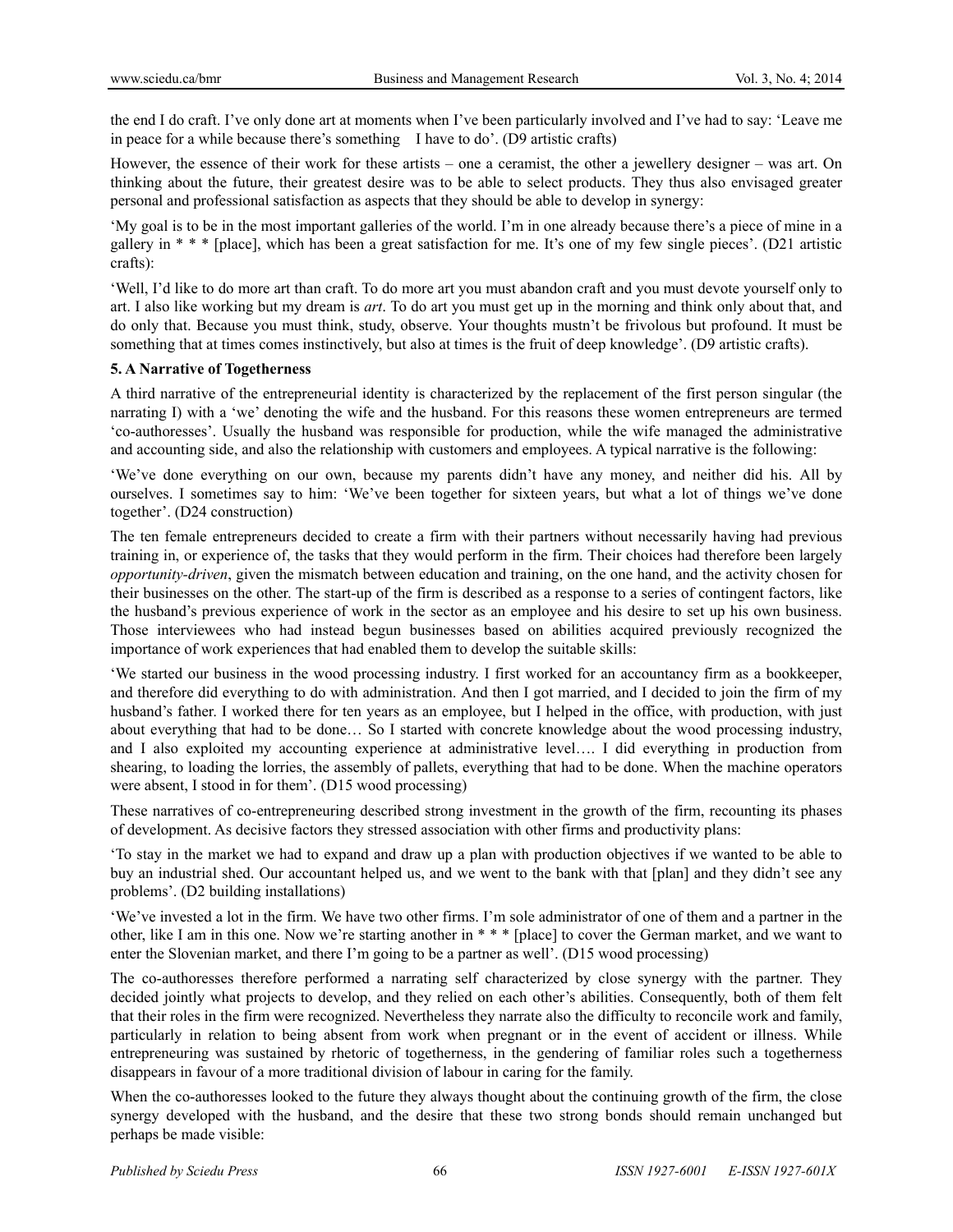'This project is the turning point for us, also for our image. We can finally transmit what we are. Over the years we've acquired so much professionalism. Paradoxically, we're better known outside the region. But in the region we now need a physical structure that supports this professionalism. We must have an image'. (D15 wood processing)

'We'll certainly grow even bigger. If I think about what we've done. We started in \* \* \* [year] and if I compare then with how things are going now, I see what we've done. I hope that we'll succeed in becoming even larger'. (D24 construction)

'We hope to carry forward a business that will also be interesting to our children. I am sure that our surname \* \* \* [family name] is important. The grandparents deserve to be [remembered], so many people cared about them, and we don't want [the business and the memory] to fade. I'm not \* \* \* by surname, but the firm has this name. (…) I give my children the maximum of freedom, but this firm is in its third generation and it would be nice if it could continue'. (D33 artistic crafts)

When we compare the narrative of togetherness with the stories told by those entrepreneurs who describe their participation in the family business in terms of behaving like a responsible wife, we can better understand how gender in the family and in entrepreneuring may be done similarly but differently.

### **6. A Narrative of Responsibility**

The thirteen entrepreneurs, who join the husband's or partner's firm some years after its start-up, are here called 'the responsible wives'. Their contribution to the firm's growth concerns mainly the administration, in concomitance with total responsibility for care of the family.

The domestic role spills over into the business activity and administration is done as a continuation of domestic care, even if administration makes an important contribution to the firm.

The responsible wives usually joined the husband's firm because they had lost, or gave up, their previous jobs:

'I started here because I married the owner of the firm. Then my husband needed a hand because the firm had grown. I also had family problems because I had three small children. So I resigned after twenty years, and now I only deal with [her husband's] business'. (D57 construction)

Entry into the firm by the responsible wives was therefore due to the opportunities stressed by their husbands. A striking example is that of the husband who suggested that the wife should join the firm only when his partner had decide to leave, so as to ensure the smooth continuation of the business:

'For several years I was at home with the children because I had a rather difficult family situation. I had elderly people to look after, my father-in-law was ill for several years. This was my main concern, so I joined the firm only later. First there was his brother. Then his brother left, and I took over. I've worked with him for four or five years'. (D36 building installations)

The lack of full identification with the husband's business project was confirmed by the prospects that the responsible wives envisaged for the future. They foresaw detaching themselves from the business by delegating as much work as possible to a trusted employee or to their children, even though some of them thought about creating their own businesses in which to put their accumulated experience to good use:

'At times I feel like a stopgap. But I believe that men should appreciate the female sensibility more, because women see further ahead. They're long-sighted! There are things that we women know, and we've been telling them to men for a long time. Unfortunately, men find it very difficult to understand that if we tell them something, if we see things that they can't see, they should take them on board. It is a form of male chauvinism. Then there's the fact that the business is his. It's hard. As long as he needs me, okay, but I don't exclude the possibility of looking elsewhere'. (D36 building installations)

This lack of a sense of belonging to the husband's business project was not present in all the stories of the women who had joined their husband's firms. Five interviewees, in fact, thanks to recognition of their key role in the firm – had been able to create their own projects not entirely tied to the firm's administration:

'I started to do the book-keeping, I had to get to know a business that didn't belong to me and in which I had been put against my will. On the one hand I was happy because it brought me closer to my husband. We shared the firm's problems, facing situations that were initially dramatic. We carried on with great difficulty. We set up this business, and I felt that it was something that belonged to me'. (D27 artistic crafts)

The positioning of the narrating self here takes the meaning of a reluctant entrepreneur, whose participation in the entrepreneurial world is mediated by the relation with the husband and the family.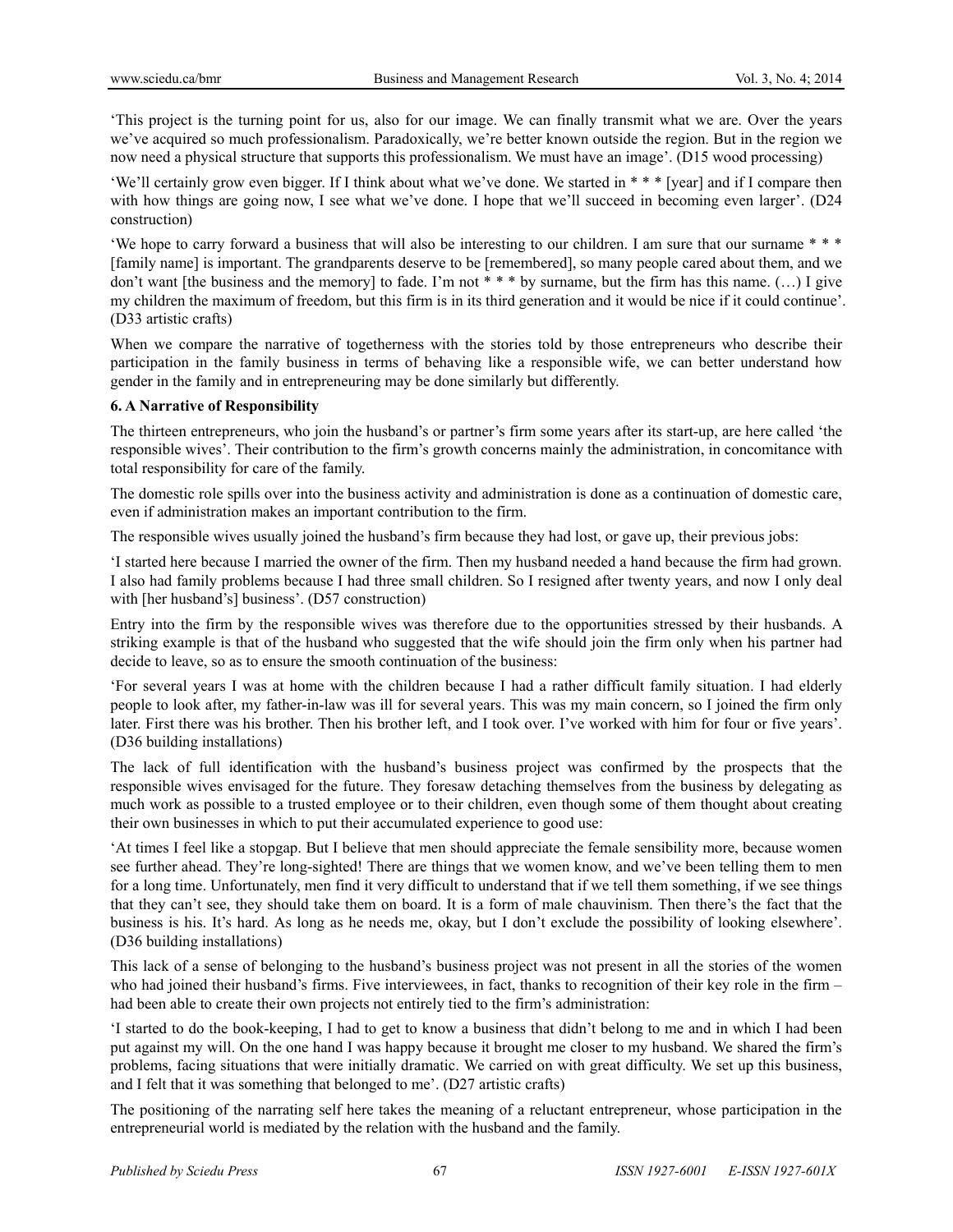The next narrative plot have a similarity with the responsible wife's story, since the family business is once again the context of the individual choice to take part in it or leave it for another project. We know from the literature that transmission of the firm is a critical passage from the generation of the parents to those of the children, but it is experienced in different ways.

## **7. A Narrative of the Second Generation**

The stories of those women who decided to join the family firm – here called the 'second generation' (a total of fifteen narratives) – exhibited two patterns: in the first, ten female entrepreneurs were fully accepted by the family, which often coincided with the father; in the second, five female entrepreneurs struggled to gain visibility in the firm because the intergenerational transfer was rather difficult.

Entry into the family firm by the second generation was narrated in relation to the paternal figure who transferred his knowledge with desire and constancy making the daughter feel recognized and with a certain role in the business. This concern was transmitted outside the firm: for instance through formal presentation by the father to clients:

'The first months he [the father] made me go the rounds of all [the clients] by his side. He'd say: 'Let's go'... and off we went. "This is my daughter. From now on you can talk to her. If need be, I'm always here, but you'll see that...'. So he gave me a free hand, complete trust, right from the start'. (D5 building installations)

When thinking about the future, therefore, the second-generation women entrepreneurs saw themselves as engaged in the parallel development of the business, in which they felt strongly involved and responsible, their family life, and also gender relations:

'I hope to be able to grow the business as it is and to start up another one'. (D64 construction)

'I hope to create some more space to carry out the plans that I have for this firm. Let's say that I need to detach myself a bit from everyday management so as to concentrate on this thing. The project that I have in mind is to create a technical figure who's not only a man but also a woman. So I've been selecting female personnel who are over thirty or thirty-five years old, that is, women of an age when they go back to work for economic reasons'. (D18 construction)

Different experiences were recounted by five female entrepreneurs who – marked by the failure of their fathers to recognize their real usefulness for the firm – had to struggle to gain visibility and therefore found entry into the firm long and difficult. They narrated their path as being managed by a 'father master' who refused to include them in strategic decision-making and in innovation of the business:

'I found the right husband. He also had a firm, which his father had made over to him when he was twenty. Then we started using the first computers, also DOS programs, spending the evenings with them at home. I wanted to take the computer into the office and do the accounting on my own, but my father didn't want to know about it. So in the end he didn't even give me the satisfaction of having my abilities recognized. But I felt strong; I was determined to go forward'. (D51 construction)

The five female entrepreneurs only had their roles formalized and were given responsibility in the firm when the father needed to cover the gap left by a partner or decided to leave the business. A further eventuality is represented by the case in which the brother, having taken over from his father, recognized the work put into the firm by his sister with no acknowledgement from their father. He therefore decided to use her valuable, and by now broad, experience of the business by making her a partner:

'I started in the office, so it was secretarial work and book-keeping, but not the definitive accounting records, only the first part. The firm gradually grew, and therefore we hired someone for the office who could supervise the accounts independently from the accountancy firm. So I moved to following clients more closely and issuing estimates. Then, when the partner left, and with time, also my father [left], so I began to run the whole firm and the organization of work, its general management'. (D23 graphic design)

Authoring one's own project as a second generation involves coping with the previous business idea and negotiating one's own path within family relations and the desire to innovate.

### **8. Discussion and Conclusion**

The foregoing stories described how gender and entrepreneurship form a single intertwined social practice, characterized by a wealth of details and nuances in their way of entangling. Couples and families are sites for doing gender while doing businesses. The relation between how gender is 'done' in the family and how it is 'done' in entrepreneurial activity is a complex one, because the family acts as the intermediary for it. We may say that, at the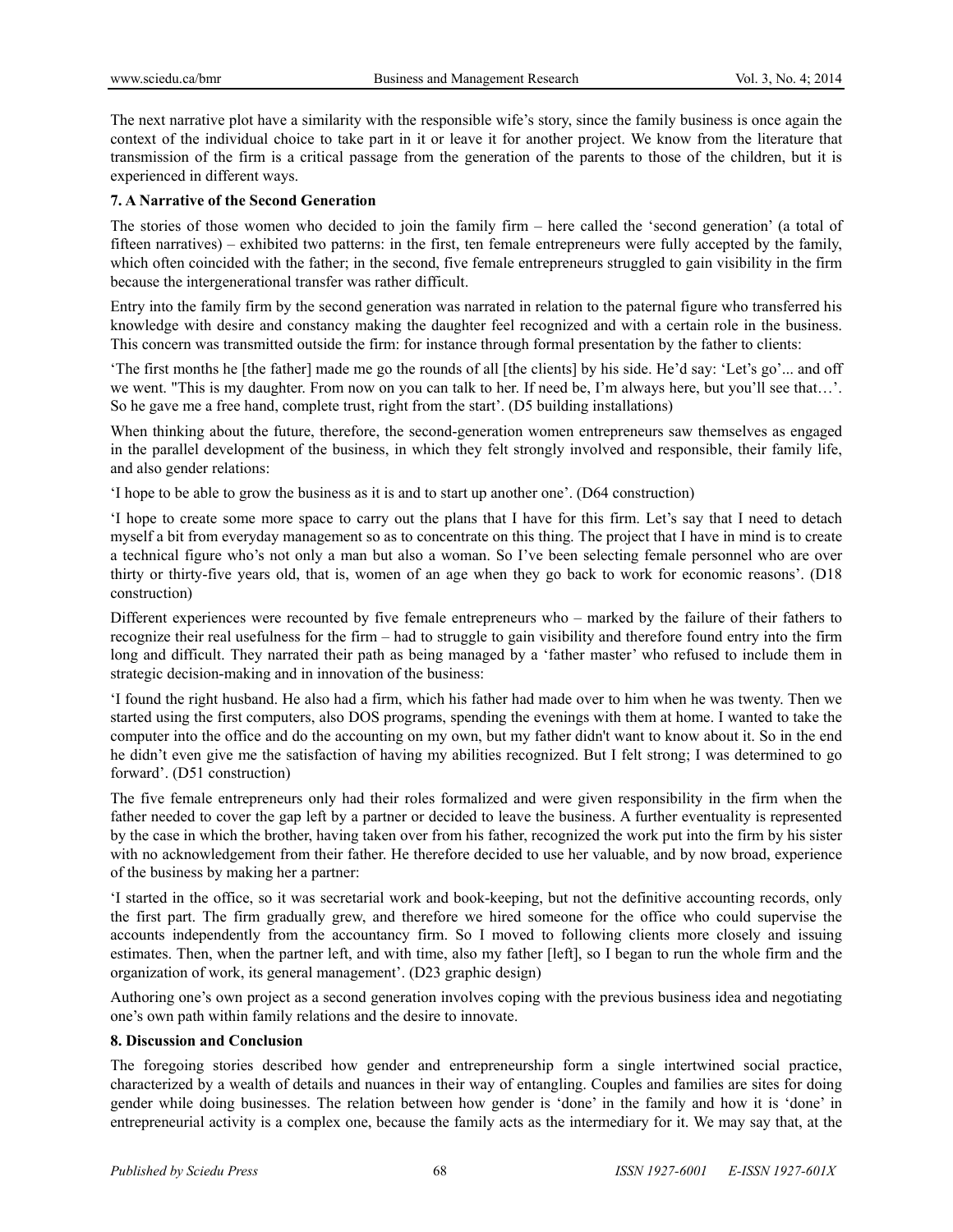cultural level, the family is a metaphor for the enterprise, but also that the enterprise is a metaphor of social relations for the family. The family is not solely an economic resource for a business, it is also an identity resource and a source of social roles founded on family roles and made socially legitimate.

Stories concerning how women construct their discursive entrepreneurial identity within a repertoire of differently gendered business practices allow us to contribute to the literature that challenge the taken-for-granted assumption of gender neutrality regarding 'typical' entrepreneurial behaviour (Diaz Garcia & Welter, 2011). Traditional entrepreneurial literature, based on the separation between the firm (the public) and the private life, silences the experiences of those who become entrepreneurs by marriage or by birth, and makes invisible the reproduction of gender within the dominant entrepreneurial discourse. Put in other words, the family stands in a close relation with 'doing' the female entrepreneurial subjectivity. Identity is acknowledged externally to the individual through recognition of the enactment of its relations: being 'wife of', 'mother of', 'daughter of', 'granddaughter of'. Given the pervasiveness of familial relations within firms, familial and business roles become inseparable.

If we inspect the various forms of social representation – as viewed in the light of our five narrative plots – we find a core of shared beliefs which unhesitatingly concur on exactly who the entrepreneur is: the person who came up with the original business idea. It is the ideational element that distinguishes 'the entrepreneur' as a social and professional identity; the others – even if they comprise an entrepreneurial component – are allocated to a space where they are socially defined in relational and familial terms. Alongside the creator of the firm there are a set of social roles attributed to persons who, although they engage in entrepreneurial activities, are socially identified (or identify themselves) on the basis of their familial roles as 'daughter of', 'wife of' an entrepreneur. The second generation that inherits the business also inherits a semantic space for signification of an entrepreneurial identity in minor key. Once again, in the intergenerational transmission of a business, gender interweaves with generation to form a single practice of 'gen(d)eration'.

While in the narratives of the *firm-creators* and *artists* the subject position is constructed in relation to the business-as-choice (or constraint), in all the other narratives the subject position is located in family relationships and business is a consequence either of marriage or birth. Authority in the firm replicates authority within the family. In the process of distribution of the entrepreneurial function within the couple we could observe that corresponding to traditional couple relationships are patterns of authority distribution modelled on management of authority within the family, while corresponding to more egalitarian couples is the more equal sharing of the entrepreneurial function.

The gendering of entrepreneurship is discursively accomplished in the temporality of becoming and in the way of accounting for it.

In all the narratives examined, we identified a narrative temporality which moved through three time frames: a first phase prior to business start-up and therefore the transition from training to creation of the firm; a second phase of business development; and finally the phase of planning for the future. Temporality was constructed according to two types of discourses: one *evolutive*, the other *opportunity-driven*.

In the *evolutive discourse*, the female entrepreneurs narrate a cultivated passion since they were very young. Their passion was cultivated by attending appropriate courses of study and then deciding either to gain experience as employees or to start their own businesses. A strong concreteness accompanied the description of their choices of studies; and in particular training courses were portrayed as important investments for the future. This latter aspect plays an important role in stimulating the woman to continue along the road undertaken also in their subsequent choice of work. Training is the first step towards the concretization of a passion or a strong interest, while work experience prior to enterprise start-up is described as a testing ground for the future business project. During this period, in fact, the women entrepreneurs deployed the resources acquired from their studies, their initial motivations and aptitudes, and they developed a professionalism which they then decided to invest in a business. The temporality of the evolutive path is narrated as continuity, and time flows as an objective and consequential element. Also their learning trajectory follows this time frame and learning is portrayed as a process of knowledge accumulation.

The evolutive path was mainly present in the narratives by the *firm-creators* and *artists*, while the remaining narratives exhibited a more hybrid pattern which we describe as opportunity-driven.

In the *opportunity-driven discourse*, the entrepreneurial stories recount a pathway depicted by the prior work experience and the type of firm created as responses to a series of contingent requirements. Temporality is constructed as time discontinuity; it is punctuated by events representing both a crisis and an opportunity. As a consequence also the idea of a learning trajectory is more active, since knowledge is appropriated from many sources and transformed in a situational fashion. This discourse was most frequent in the *co-authoresses*, the *responsible*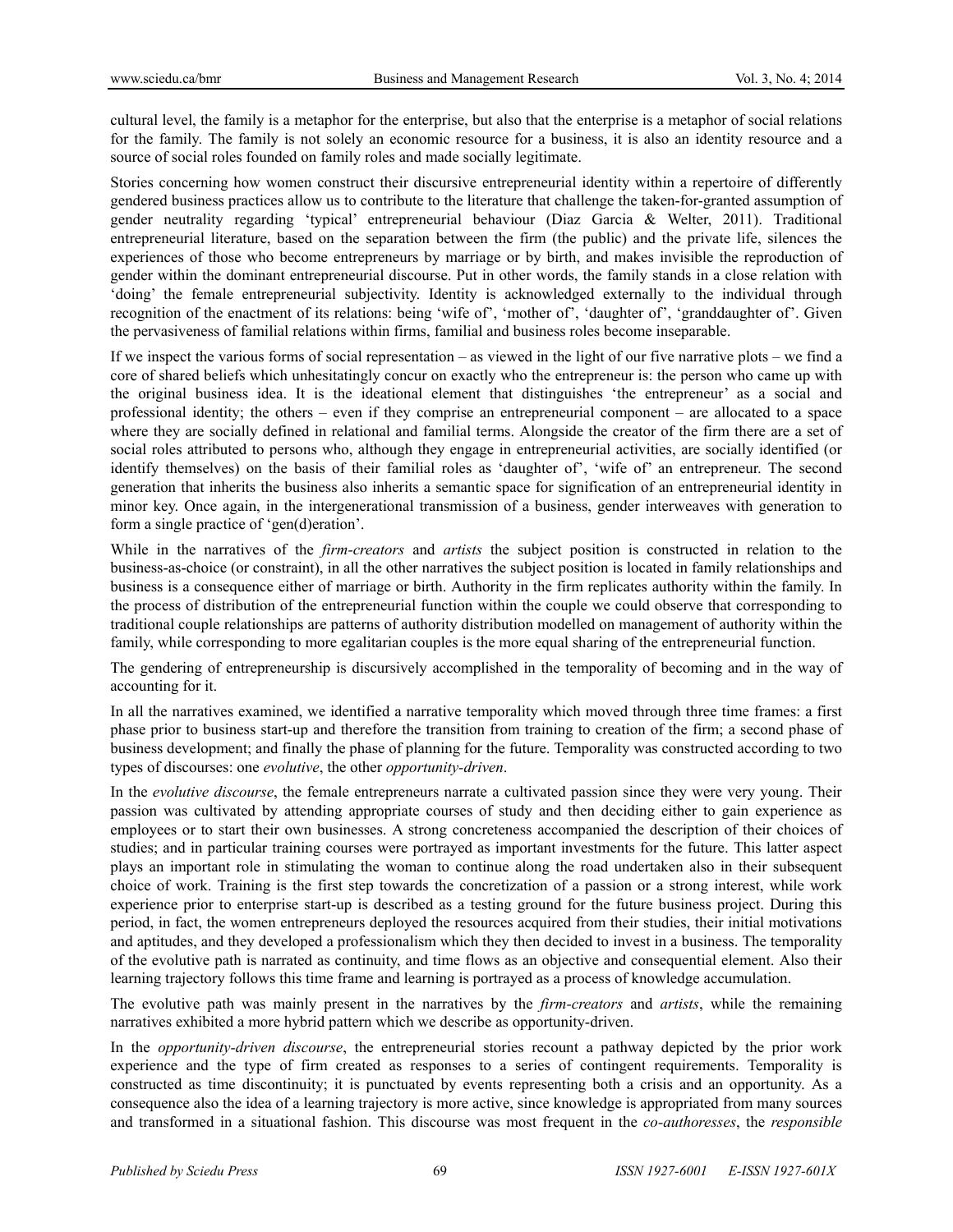*wives*, and the *second generation* narratives; but only the *responsible wives* stated that it was the only route that they had followed.

In the descriptions of the moment when the female entrepreneurs set about deciding whether or not to start a business, the following four discourses support an entrepreneurial accountability:

*1. the desire to concretize a passion and to give vent to one's creativity*. A strong interest turned into an idea and then into a business project is the core resource for performing accountability. At the origin was a desire 'to realize a dream', to do gratifying work in a specific field where one can be successful and recognized. In this discourse the main narrative plot is constructed around a strong identification with the firm, which is regarded as the woman's own creation. Creativity is considered to be a predominant entrepreneurial quality not necessarily tied to professional abilities. Often, this primary 'need' to express one's creativity is accompanied by a negative evaluation of dependent employment, constructed as 'the other' of the entrepreneurial trait. This discourse strongly characterized both the *firm-creators* and members of the *second generation*, who had developed a certain synergy with the founder of the business, and the *artists*, for whom creativity was the basis of their businesses.

*2. the desire for independence and a general need for self-affirmation*. Accountability for the decision to become an entrepreneur is performed through a discourse of independence. The desire for independence often consisted in the desire to accomplish an idea, to rely on one's own abilities and skills, not to depend on others for decisions, as well as to have a well-specified role and to be recognized as irreplaceable. Connected to the desire for self-fulfilment is the intent to have a successful career. For many of the women who had achieved good professional results in firms as dependent employees, but at the same time had been unable to translate their high professionalism into concrete career advancements, setting up a business meant evading the obstacle and assuming a position of real responsibility in the firm that they had founded.

*3. self-employment and the need for income*. One of the basic motivations for female entrepreneurship was the need to earn an income, especially among women from deprived family backgrounds. Although this form of accountability for entrepreneurship was justified as a very strong push factor, it was not well combined with other motivations (interior drives and objective opportunities). Often economic and external justification were accompanied by the expression of independence and agentiality.

*4. search for flexibility in time management and work/family reconciliation*. Here the accountability for an entrepreneurial choice was based on the belief that self-employment would enable the female entrepreneur to manage her time autonomously. In many of the narratives, the decision to set up a business was related to this aspiration: manage one's life by self-determining work and non-work times but also the pace of work, the commitment to be devoted to one or other aspect, the personal investment to be made in one or the other, in an attempt to harmonize different, but nevertheless equally important, parts of one's life. The accountability based on the opportunity to manage one's time more flexibly was cited most frequently by the *firm-creators* and the *second generation*, although when the work/family reconciliation issue was discussed, the *firm-creators* often said that a survival strategy during maternity was taking the child to work with them. They thus emphasised the impossibility for them to be absent from work, while the *second generation* could usually count on family support because members of the family could more easily substitute for them when they were absent.

Finally, as regards plans for the future, the *desire for more free time to devote to oneself and one's family* was a theme present in all the narratives. It was related to the perception of having had to devote a great deal of time to accomplishing a business project, or having sacrificed the family for a project not felt to be one's own, as in the case of the *responsible wives*.

A final consideration should be made concerning language and how the different subjectivities were constructed and legitimated. In fact the narratives should not be taken as accurate descriptions, rather as ways in which subject positions were negotiated and assumed. Language is not neutral. Instead, it produces power effects and is a powerful interpretative tool which shapes reality and legitimates some versions of the world while excluding others. The narratives that we have analysed were collected from a community of speakers within a local culture, and they perform power relations in being both inclusionary and exclusionary. They signalled which entrepreneurial profile was part of a discourse and which was excluded from it. Hence the prevailing discourses acted as gate-keeping devices (Kelan, 2009) in that they supported ways of being, acting and presenting the self with which individuals must conform in order to gain legitimacy. The five ways of narrating the process of becoming a female entrepreneur, and the discursive practices on which each of them rested, embedded contextualised ways of being that were produced and reproduced through institutionalised pressures. As an example we may cite the gender discourse, which we have illustrated, speaks for itself as a process internal to business ownership and not only to family relationships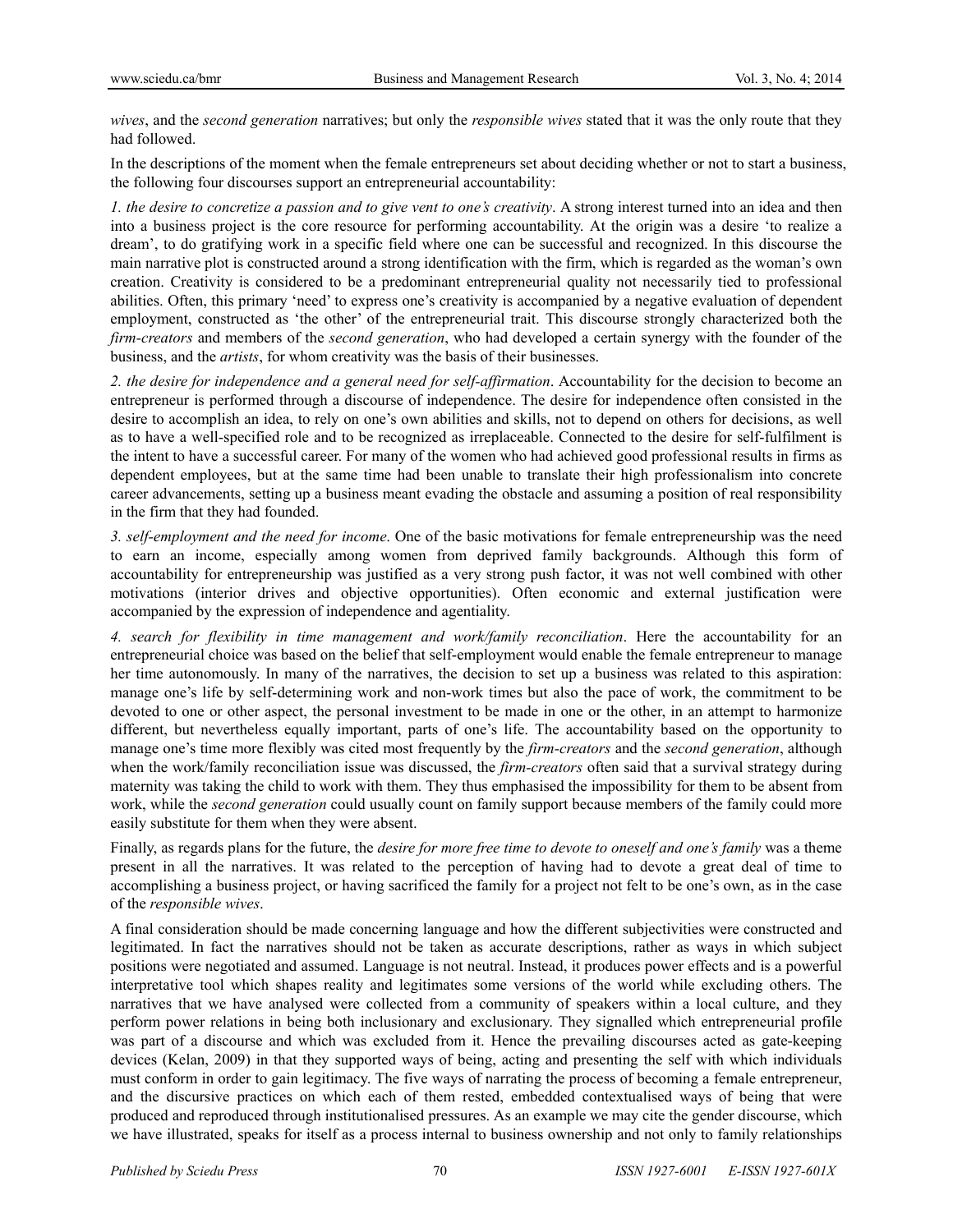or individual characteristics. Specific gender relations are legitimized and imposed though a discourse on entrepreneurship and both sustain the same normative and moral order (Katila, 2002).

#### **References**

- Ahl, H. (2004). *The scientific reproduction of gender inequality. A discourse analysis of research texts on women's entrepreneurship.* Copenhagen: Copenhagen Business School Press.
- Ahl, H. & Marlow, S. (2012). Exploring the dynamics of gender, feminism and entrepreneurship: advancing debate to escape a dead end? *Organization*, 19(5), 543–562. http://dx.doi.org/10.1177/1350508412448695
- Brown, A.D., Gabriel, Y. & Gherardi, S. (2009). Storytelling and change: An unfolding story. *Organization*, 16(3), 323-33. http://dx.doi.org/10.1177/1350508409102298
- Bruni, A., Gherardi, S., & Poggio, B. (2004a). Doing gender, doing entrepreneurship: an ethnographic account of intertwined practices. *Gender, Work and Organization,* 11(4), 406-429. http://dx.doi.org/10.1111/j.1468-0432.2004.00240.x
- Bruni, A., Gherardi, S. & Poggio, B. (2004b). Entrepreneur-mentality, gender and the study of women entrepreneurs. *Journal of Organizational Change Management*, 17(3), 256–268. http://dx.doi.org/10.1108/09534810410538315
- Brush, C.G., de Bruin, A., & Welter, F. (2009). A gender-aware framework for women's entrepreneurship. *International Journal of Gender and Entrepreneurship*, 1(1), 8-24. http://dx.doi.org/10.1108/17566260910942318
- Calás, M.B., Smircich, L., & Bourne, K.A. (2009). Extending the boundaries: reframing "entrepreneurship as social change" through feminist perspectives. *Academy of Management Review*, 34(3), 552-569. http://dx.doi.org/10.5465/AMR.2009.40633597
- Cope, J. (2005). Toward a dynamic learning perspective of entrepreneurship. *Entrepreneurship Theory and Practice,* 29, 373–97. http://dx.doi.org/10.1111/j.1540-6520.2005.00090.x
- Czarniawska, B. (2004). *Narratives in social science research*. London: Sage.
- Dawson, A. & Hjorth, D. (2012). Advancing family business research through narrative analysis. *Family Business Review*, 25(3), 339-355. http://dx.doi.org/10.1177/0894486511421487
- de Bruin, A., Brush, C. G., & Welter, F. (2006). Introduction to the special issue: Towards building a cumulative knowledge on women's entrepreneurship. *Entrepreneurship Theory and Practice*, 32, 323–339.
- Diaz-Garcia, M.C. & Welter, F. (2011). Gender identities and practices: Interpreting women entrepreneur's narratives. *International Small Business Journal,* 31(4), 384-404. http://dx.doi.org/10.1177/0266242611422829
- Essers, C. (2009). Reflections on the narrative approach: dilemmas of power, emotions and social location while constructing life-stories. *Organization*, 16(2), 163-81. http://dx.doi.org/10.1177/1350508408100473
- Foss, L. (2004). 'Going against the grain . . .' Construction of entrepreneurial identity through narratives. In D. Hjorth, & C. Steyaert (Eds.), N*arrative and discursive approaches in entrepreneurship* (pp. 80–104). Cheltenham: Edward Elgar. http://dx.doi.org/10.4337/9781845421472.00010
- Gartner, W.B. (1989). 'Who is an entrepreneur?' Is the wrong question. *Entrepreneurship, Theory and Practice*, Summer, 47-68.
- Gherardi, S. (2014, forthcoming). Authoring the female entrepreneur while talking the discourse of work-family life balance. *International Small Business Journal,* 1-18.
- Gherardi, S. & Perrotta, M. (2014). Gender, ethnicity and social entrepreneurship: Qualitative Approaches to the Study of Entrepreneuring. In E. Chell, & M. Karataş-Özkan (Eds.), *Handbook of research in small business and entrepreneurship*, (pp. 130-147), Cheltenham: Edward Elgar. http://dx.doi.org/10.4337/9781849809245.00016
- Hjorth, D. & Stayaert, C. (Eds.), (2004). *Narrative and discursive approaches in entrepreneurship.* Cheltenham: Edward Elgar. http://dx.doi.org/10.4337/9781845421472
- Holcomb, T.R., Ireland, D.R., Holmes, M. & Hitt, M.A. (2009). Architecture of entrepreneurial learning: Exploring the link among heuristics, knowledge and action. *Entrepreneurship Theory and Practice,* 33, 167–92. http://dx.doi.org/10.1111/j.1540-6520.2008.00285.x